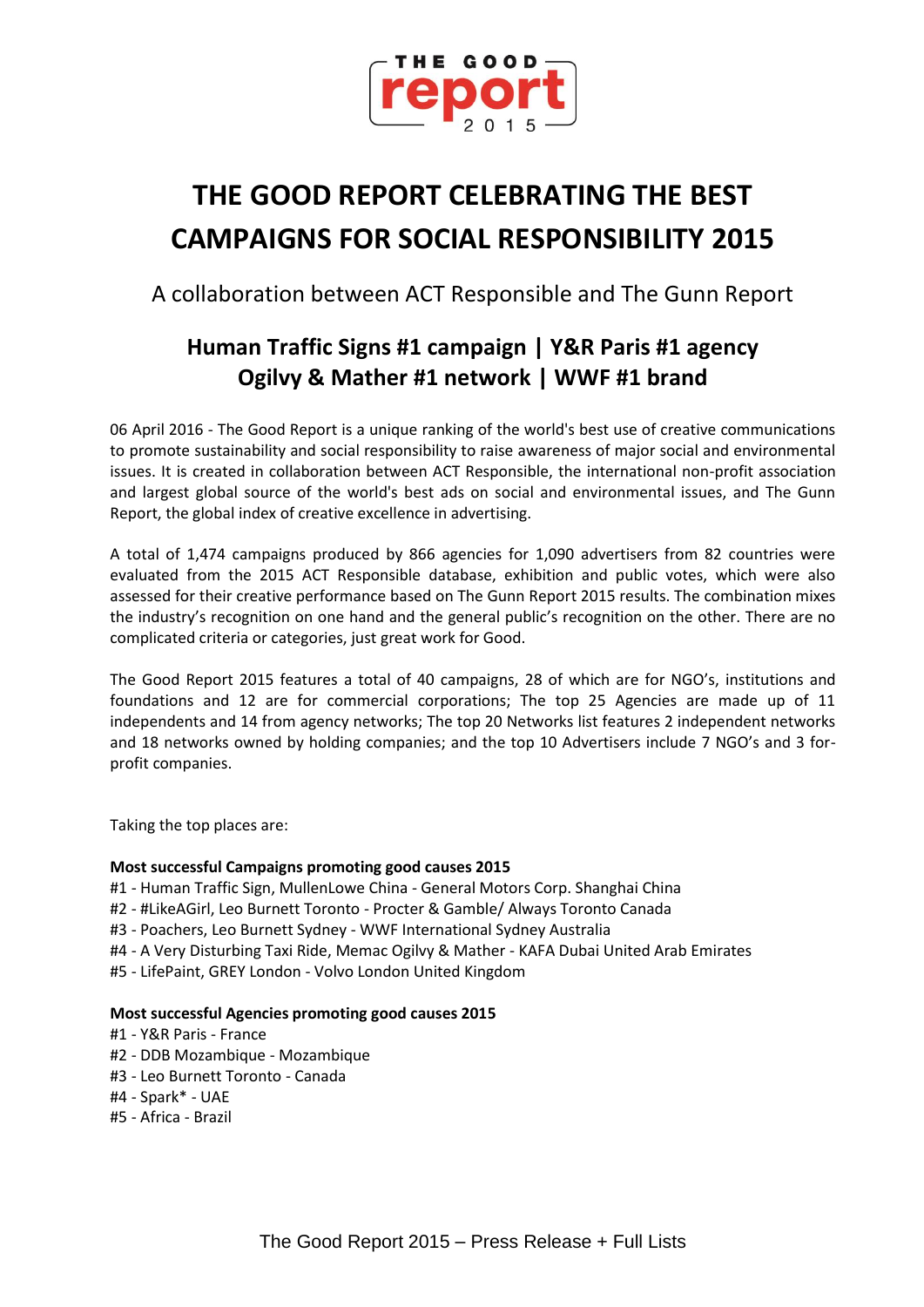

#### **Most successful Networks promoting good causes 2017**

- #1 Ogilvy & Mather Worldwide
- #2 Leo Burnett Worldwide
- #3 BBDO Worldwide
- #4 TBWA Worldwide
- #5 YOUNG & RUBICAM Group

#### **Most successful brands promoting good causes 2017**

#1 - WWF

#2 - Procter & Gamble

- #3 Samsung
- #4 Amnesty International
- #5 -The Salvation Army

Act Responsible considers that advertising recognition is too often confined to its commercial side; and that the other part of its role, such as informing, raising awareness and educating, is often forgotten.

Act Responsible has created «The Good Report» in collaboration with The Gunn Report, to celebrate the wonderful work and dedication that thousands of agencies are making to support these major causes, in order to further motivate and inspire creativity as well as the continued production of new campaigns.

"With The Good Report, ACT Responsible continues its mission of promoting, inspiring and federating the communications industry for the greater Good. We truly believe advertising has a major role in educating and promoting good to help make the world a better place and we are proud the celebrate this work every year. Producing The Good Report with the collaboration of The Gunn Report Team is a great privilege" says Hervé de Clerck, ACT Responsible Dream Leader.

"The Act Responsible Expo is one of the must see exhibitions at Cannes Lions each year. It honours the hugely valuable job our industry does, throughout the year in countries all round the world, in multiplying the impact and effectiveness of communications for Good Causes. The Good Report adds a commendable extra dimension to their mission and we are proud to be a part of it," says Donald Gunn, founder of The Gunn Report and ACT'ive Partner.

#### [View here The Good Report 2015](https://act.adforum.com/creative-work/playlist/10743/the-good-report-15) playlist

# # #

For further information, please contact:

Isabel Kurata Amanda Benfell Co-Founder Head of Press & PR Act Responsible & The Good Report New York WARC Email: [isa@act-responsible.org](mailto:isa@act-responsible.org) Email[: amanda.benfell@warc.com](mailto:amanda.benfell@warc.com) Office: +41 27 480 3045 Phone: +44 (0) 20 7467 8125 Mobile: +33 6 0708 1207 [www.warc.com](http://www.warc.com/)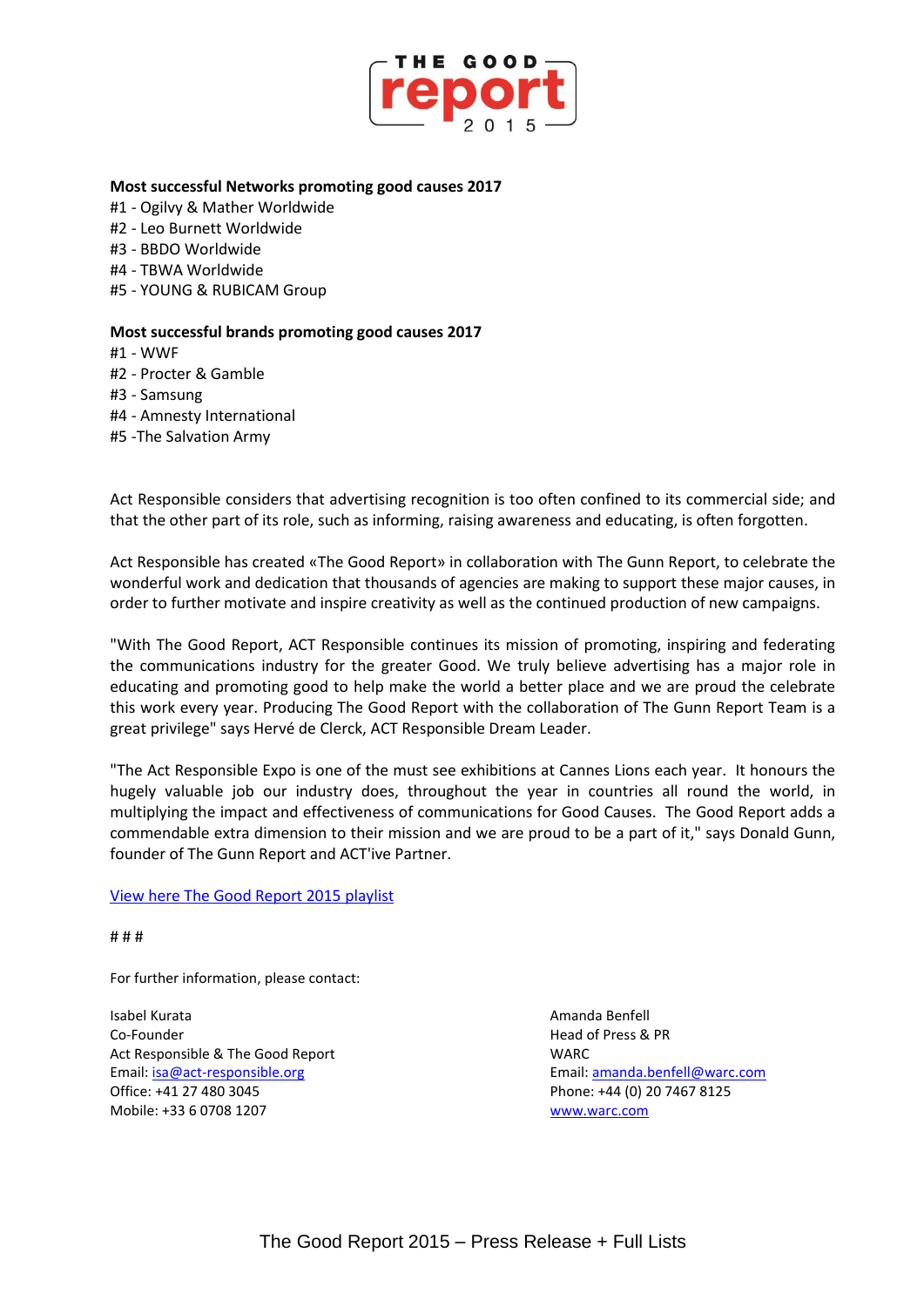

ACT Responsible & The Good Report The Gunn Report The Gunn Report Bord Du Canal, 33 **Bord Du Canal, 33** 85 Newman Street Chalais, CH 3966 London W1T 3EU Switzerland United Kingdom [www.act-responsible.org](http://www.act-responsible.org/)

#### **About ACT Responsible**

ACT Responsible is a Swiss-based non-profit organization created in 2001. ACT stands for Advertising Community Together. The association mission is to federate the Advertising Communications industry around Social Responsibility and Sustainable Development and share good practices. Today, ACT Responsible has created, hand in hand withAdForum.com, a large and unique database of campaigns gathered worldwide, highlighting outstanding work and showing how the advertising industry is playing its role raising awareness on crucial issues. ACT Responsible has built a network of committed agencies, media, production companies, advertisers, institutions, NGOs and corporations all over the world, who believe responsible advertising is an essential focus of modern communications. The association is part of the United Nations Global Compact.

#### **About The Gunn Report - The global index on creative excellence in advertising**

The Gunn Report – the global index of creative excellence in advertising – identifies the most awarded and applauded work in the world each year and its creators. The Gunn Report website – www.gunnreport.com – is an unprecedented resource for people working in Advertising, Communications and Marketing. It combines a uniquely searchable library of the world's best work since 1999 plus full records of the world's best agencies and advertisers since 1999, with valuable programmes for education and training, proprietary research studies, signature features and special archives. The Gunn Report is available by subscription online and as a book with a showreel.